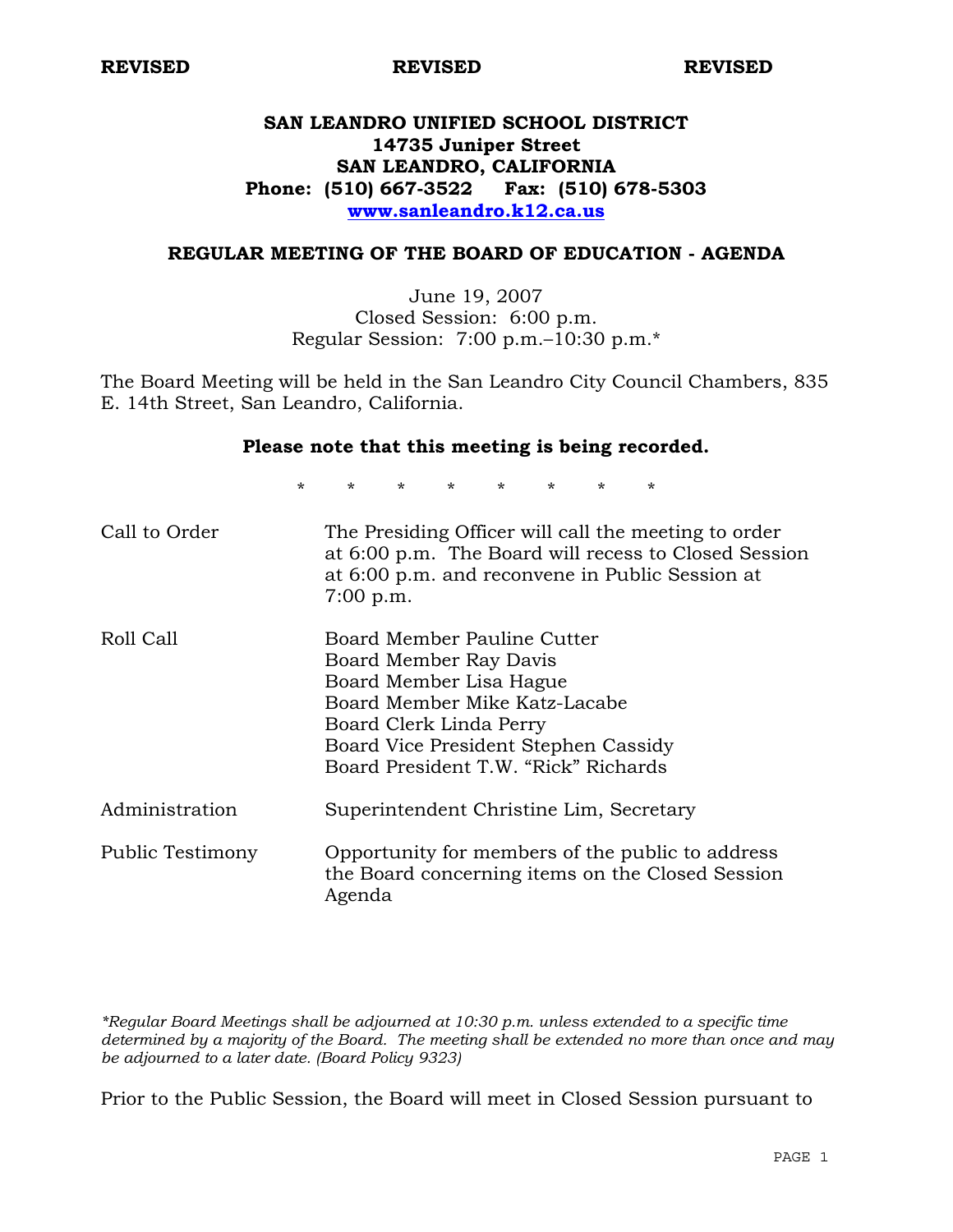Education Code Sections 35146 and 48918(c), and Government Code Sections 54957, 54957.6, and 54956.9.

- a) Public Employee Discipline/Dismissal/Release
- b) Conference with Labor Negotiator
- c) Public Employee Appointment Title: Assistant Director of Categorical Programs
- d) Conference with Legal Counsel Existing Litigation

| Report Closed<br>Session Action | Motion __________ Second __________ Vote ________ |                                                                                                                                                                                                                                                                                                                                                                                                                                                                                                                                                                                                                                                                                                                                                                                                                                                                                                                                                                                                                        |
|---------------------------------|---------------------------------------------------|------------------------------------------------------------------------------------------------------------------------------------------------------------------------------------------------------------------------------------------------------------------------------------------------------------------------------------------------------------------------------------------------------------------------------------------------------------------------------------------------------------------------------------------------------------------------------------------------------------------------------------------------------------------------------------------------------------------------------------------------------------------------------------------------------------------------------------------------------------------------------------------------------------------------------------------------------------------------------------------------------------------------|
| Pledge of Allegiance            |                                                   |                                                                                                                                                                                                                                                                                                                                                                                                                                                                                                                                                                                                                                                                                                                                                                                                                                                                                                                                                                                                                        |
| Approve Agenda                  | Motion __________ Second __________ Vote ________ | Approve the Regular Meeting Agenda of June 19, 2007                                                                                                                                                                                                                                                                                                                                                                                                                                                                                                                                                                                                                                                                                                                                                                                                                                                                                                                                                                    |
| Legal Statement                 | 54954.2(a)                                        | Members of the audience who wish to address the<br>Board are asked to complete the yellow card available at<br>the entrance and submit it to the Board's Administrative<br>Assistant. Speakers who have completed the card will be<br>called when the item is reached on the agenda or, for<br>non-agenda items, during the Public Testimony. Cards<br>are to be turned in before the item is reached on the<br>agenda. Please note that this meeting is being recorded.<br>State law prohibits the Board of Education from taking<br>any action on or discussing items that are not on the<br>posted agenda except to A) briefly respond to statements<br>made or questions posed by the public in attendance; B)<br>ask questions for clarification; C) provide a reference to a<br>staff member or other resource for factual information in<br>response to the inquiry; or D) ask a staff member to<br>report back on the matter at the next meeting and/or put<br>it on a future agenda. (Government Code Section |

# **PRESENTATIONS**

\* The Board of Education will recognize the following 2007-2008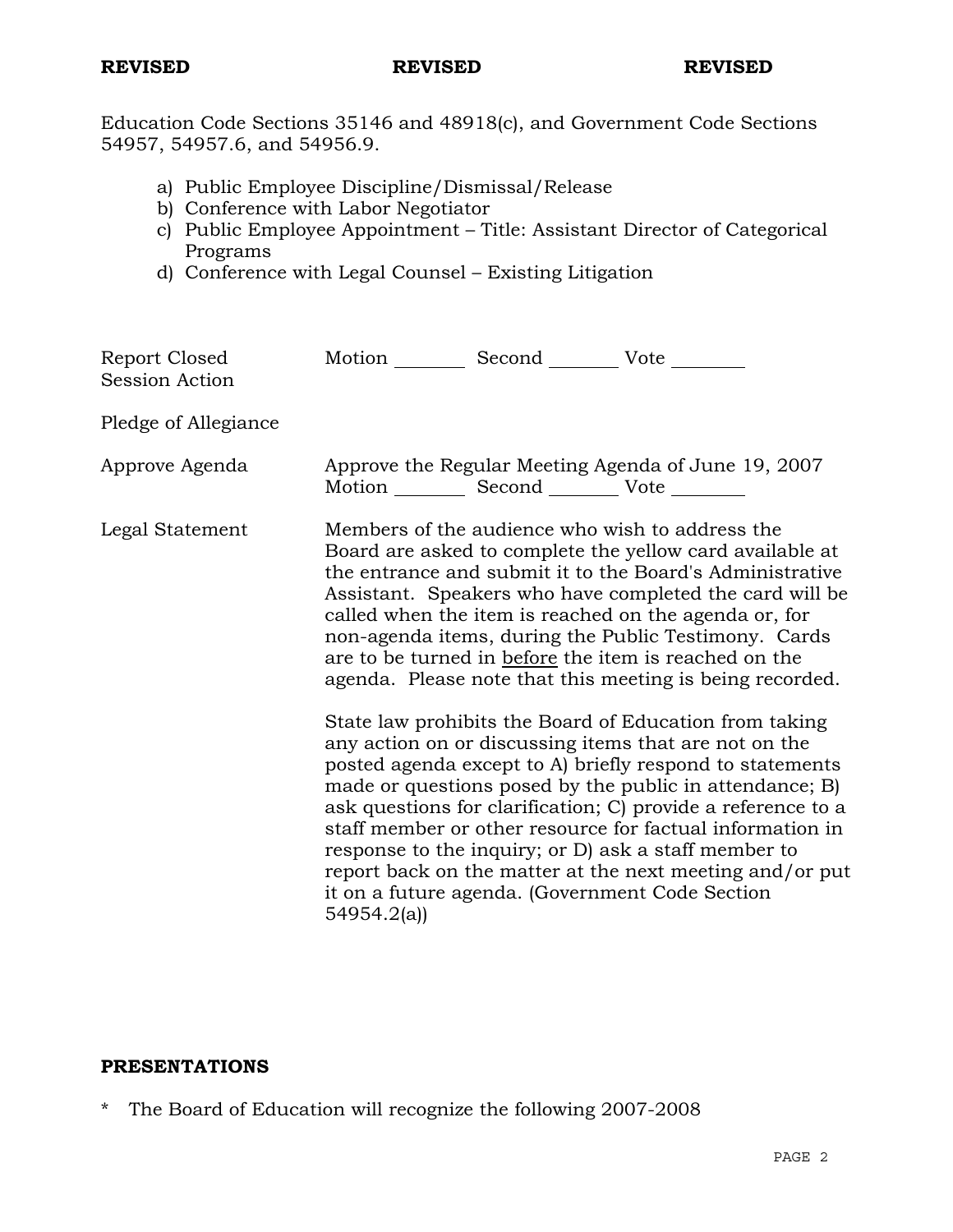Employees/Volunteers of the Year:

• Volunteers: Billy and Eve Hustace *Washington Elementary School Slide Show* 

| • Classified Employee: | Karen Perez  |
|------------------------|--------------|
| • Teacher of the Year: | Chuck Leming |

- Administrator of the Year: Geri Isaacson
- \* Geri Isaacson, principal of McKinley Elementary School, will present information to the Board regarding the school's desire to implement school uniforms. The presentation will include what the school has done thus far to prepare for a school uniform dress code: staff interest, parent survey results, proposed uniforms colors and styles, how the school will offer scholarships, and the opt-out process. Samples of the uniforms will also be shared.
- \* The Conceptual Design Teams completed their work on/or before June 1, 2007 as required. The leads for each team will provide the Board with a summary of the team's final work along with highlights of key information and concepts that they are passing on to the next phase in the design process. The Steering Committee concept will also be presented along with the names of members each conceptual design team who will be serving on the Steering Committee.
- \* Danny Hillman, District Grant Coordinator, will provide the Board with information related to our elementary and middle school after school programs as well as steps that have been taken to implement childcare at more of our elementary school sites. The presentation will review the requirements of the after school programs, our progress and challenges in meeting those requirements, and our plans for the 2007-2008 school year. The presentation will also include an update to the Board regarding work that the district has done to expand our childcare offerings. This will also include challenges we face and next steps.
- Daniel Chaja, Assistant Director of Research and Program Evaluation, will provide the Board with information related to the 2006-2007 California High School Exit Exam (CAHSEE) administration and passing rate school wide and for statistically significant subgroups. He will also provide some comparative data that demonstrates the progress and trends of our student results.
- \* Song Chin-Bendib, Assistant Superintendent, Business Services will provide a presentation on the 2007-2008 Adoption Budget.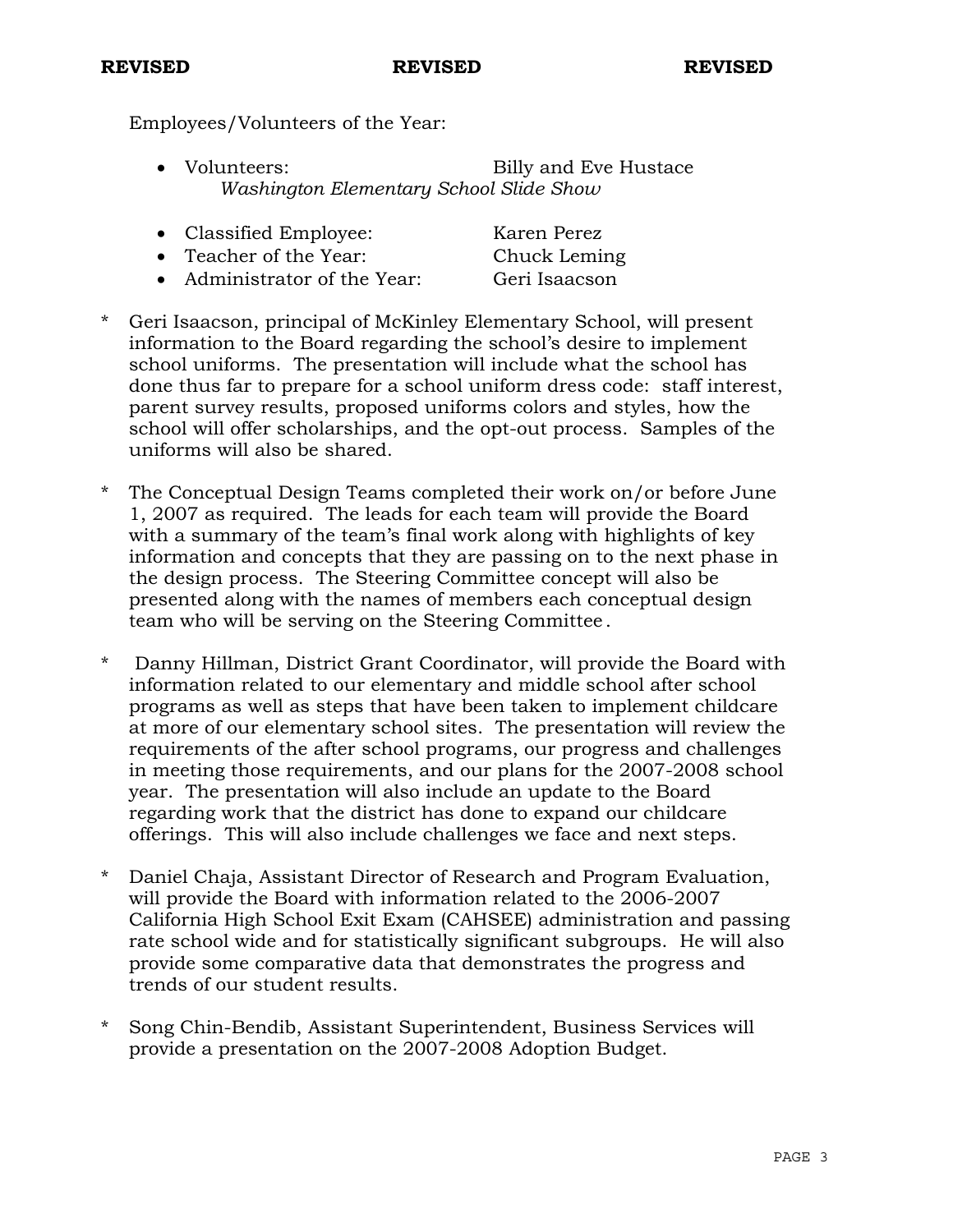# **PUBLIC TESTIMONY ON NON-AGENDA ITEMS**

### **PUBLIC HEARING**

1. A public hearing will be held regarding the 2007-2008 Adoption Budget.

**REPORTS** Correspondence Superintendent's Report Board Committee Reports

- Finance
- Curriculum

Board Representatives' Reports

- Eden Area Regional Occupational Program
- Drug and Tobacco Education (DATE)

### **CONSENT ITEMS**

These items are considered routine and may be enacted by a single motion. At the request of any member of the Board, any item on the consent agenda shall be removed and given individual consideration for action as a regular agenda item.

#### General Services

| $1.1-C$<br>Approval of Board<br>Minutes $-$ May 29,<br>2007    |                                                                                                                                 | <b>Staff Recommendation:</b><br>held on May 29, 2007.<br>Motion Second | Approve the minutes of the special Board meeting<br>Vote |
|----------------------------------------------------------------|---------------------------------------------------------------------------------------------------------------------------------|------------------------------------------------------------------------|----------------------------------------------------------|
| $1.2-C$<br>Resolution #07-24<br>Authorization to Draw<br>Funds | <b>Staff Recommendation:</b><br>Adopt Resolution #07-24 authorizing certain<br>persons to draw funds on behalf of the District. |                                                                        |                                                          |
|                                                                | Motion                                                                                                                          | Second                                                                 | Vote                                                     |

# Human Resources

2.1-C Acceptance of Personnel Report Staff Recommendation: Accept Personnel Report as submitted. Motion Second Vote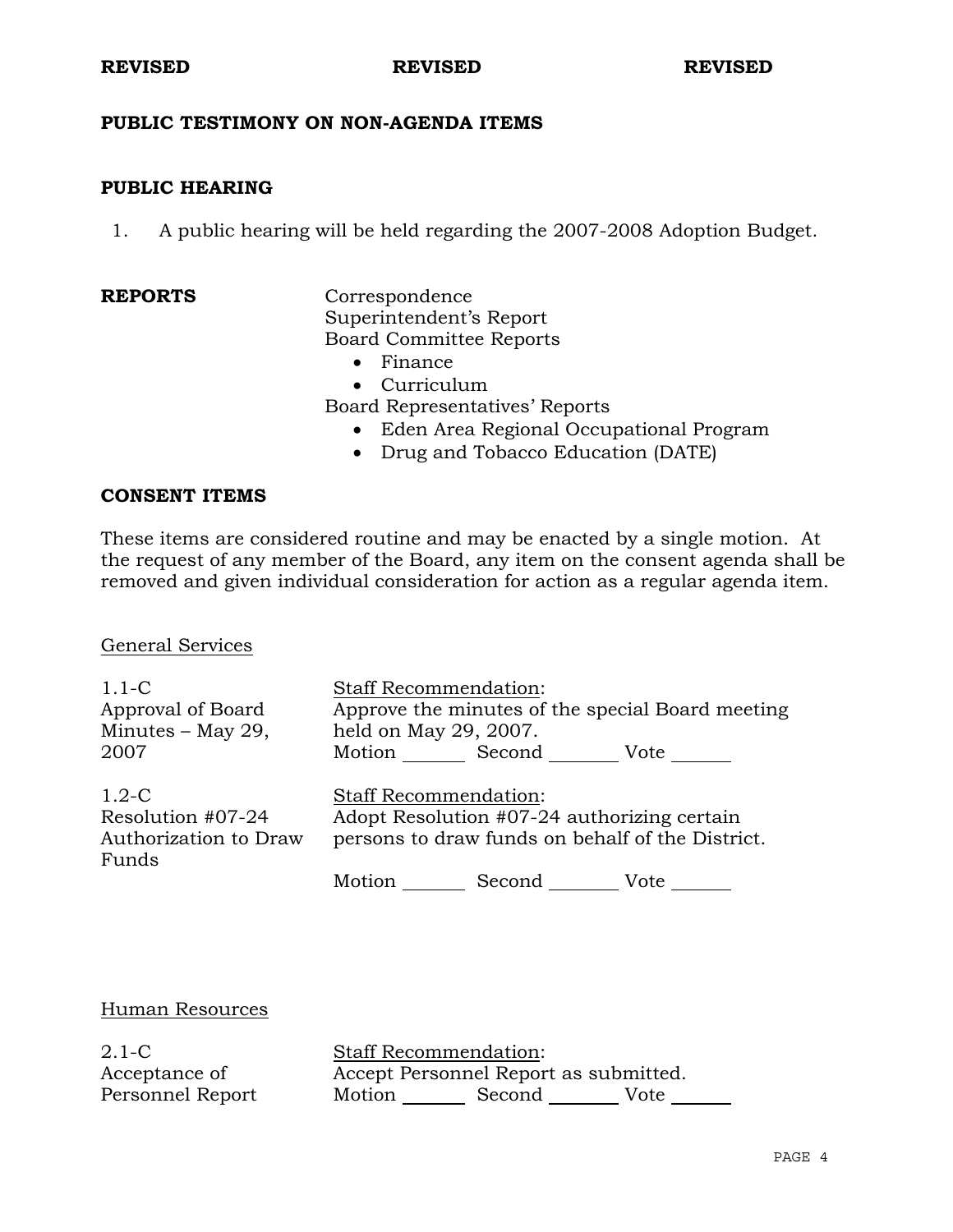# Educational Services

| $3.1-C$<br>Acceptance of<br>Donations                           | Staff Recommendation:<br>Approve the acceptance of gifts to the District as<br>follows:                      |                                                                                                              |                                                 |                                                                    |
|-----------------------------------------------------------------|--------------------------------------------------------------------------------------------------------------|--------------------------------------------------------------------------------------------------------------|-------------------------------------------------|--------------------------------------------------------------------|
|                                                                 | Christiansen                                                                                                 | James Monroe Elementary School<br>\$500 - Elks Club of Fremont<br>Slides $\&$ photos of the Antarctic – Mrs. |                                                 |                                                                    |
|                                                                 | • $$400 - Re/Max$                                                                                            | McKinley Elementary School                                                                                   |                                                 |                                                                    |
|                                                                 | Mattos)<br>$$400 - Re/Max$                                                                                   | <u>San Leandro High School</u>                                                                               | • 26 computer monitors – OSIS oft Inc. (Karen   |                                                                    |
|                                                                 |                                                                                                              |                                                                                                              | Motion _________ Second __________ Vote _______ |                                                                    |
| $3.2-C$<br>Consolidated<br>Application, Part I for<br>2007-2008 | Staff Recommendation:<br>for 2007-2008.                                                                      |                                                                                                              | Approve the Consolidated Application, Part I    | A copy of<br>the<br>application<br>is included<br>in your<br>Board |
|                                                                 |                                                                                                              |                                                                                                              | Motion _________ Second __________ Vote _______ | packet                                                             |
| $3.3-C$<br>Even Start Grant                                     | Staff Recommendation:                                                                                        | Approve the Even Start Grant Application.                                                                    |                                                 |                                                                    |
| Application                                                     |                                                                                                              |                                                                                                              | Motion _________ Second __________ Vote _______ |                                                                    |
| <b>Business Operations</b>                                      |                                                                                                              |                                                                                                              |                                                 |                                                                    |
| $4.1-C$<br>Ratification of Payroll                              | <b>Staff Recommendation:</b><br>\$4,478,551.53.                                                              | Ratify May 2007 payroll in the amount of                                                                     |                                                 |                                                                    |
|                                                                 |                                                                                                              |                                                                                                              | Motion _________ Second __________ Vote _______ |                                                                    |
| $4.2-C$<br>Approval of Bill<br>Warrants                         | <b>Staff Recommendation:</b><br>Approve Bill Warrants #88496911-88517886<br>in the amount of \$6,151,367.45. |                                                                                                              |                                                 |                                                                    |
|                                                                 |                                                                                                              | Motion _________ Second __________ Vote ____                                                                 |                                                 |                                                                    |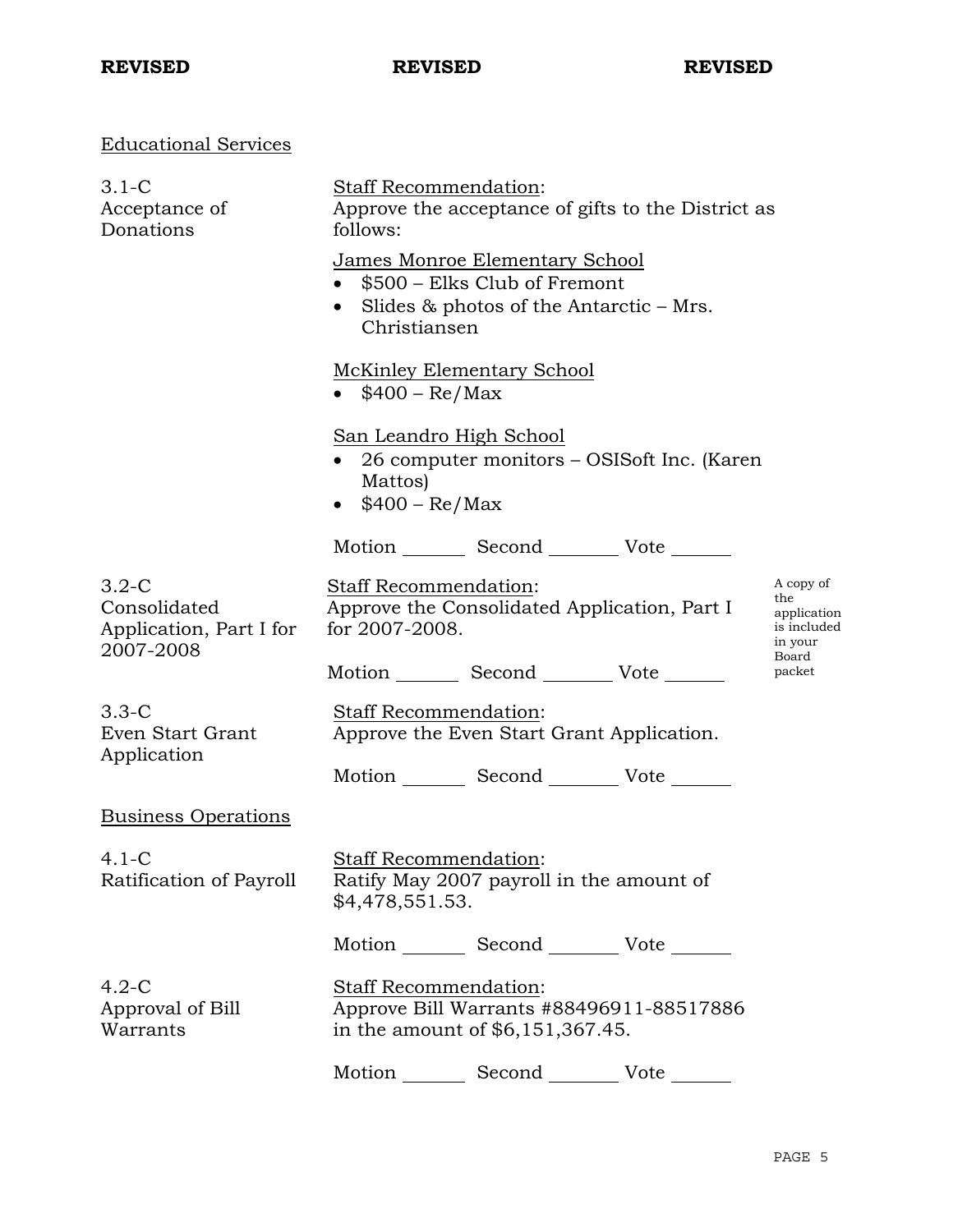| $4.3-C$<br>Resolution #07-25, to<br>Declare Certain<br><b>Equipment Surplus</b>                           | Staff Recommendation:<br>Adopt Resolution #07-25 to Declare Certain<br>Equipment Surplus and/or Obsolete.                                                                                                    |
|-----------------------------------------------------------------------------------------------------------|--------------------------------------------------------------------------------------------------------------------------------------------------------------------------------------------------------------|
| and/or Obsolete<br>$4.4-C$<br>AMS.NET, Inc Contract                                                       | Motion Second Vote<br>Staff Recommendation:<br>Approve the contract for AMS.NET, Inc. to wire<br>classrooms at Wilson, McKinley, and Monroe<br>Elementary Schools, and to upgrade to VOIP at all<br>schools. |
|                                                                                                           | Motion _________ Second __________ Vote _______                                                                                                                                                              |
| $4.5-C$<br>Resolution #07-26,<br>Designating Authorized<br>Agents to Sign School                          | Staff Recommendation:<br>Adopt Resolution #07-26 designating agenda to<br>sign school orders for the Revolving Cash Fund<br>account,                                                                         |
| Orders for the<br>Revolving Cash Fund<br>Account                                                          | Motion _________ Second __________ Vote _______                                                                                                                                                              |
| $4.6-C$<br>Resolution #07-27<br>Designating Authorized<br>Agents to Sign School<br>Orders for the General | Staff Recommendation:<br>Adopt Resolution #07-27 designating agenda to<br>sign school orders for the General Fund Payroll<br>Account.                                                                        |
| Fund Payroll Account                                                                                      | Motion _________ Second __________ Vote _______                                                                                                                                                              |
| $4.7-C$<br>Resolution #07-28<br>Designating Authorized<br>Agents to Sign School<br>Orders for the General | Staff Recommendation:<br>Adopt Resolution #07-28 designating agenda to<br>sign school orders for the General Fund Clearing<br>Account.                                                                       |
|                                                                                                           | Fund Clearing Account Motion _________ Second __________ Vote _______                                                                                                                                        |
|                                                                                                           |                                                                                                                                                                                                              |
| $4.8-C$<br>School Lunch Price<br>Increase 2007-2008                                                       | Staff Recommendation:<br>Approve the requested school lunch price increase<br>for 2007-2008.                                                                                                                 |
|                                                                                                           | Motion _________ Second __________ Vote _______                                                                                                                                                              |
| $4.9-C$<br>Mandated Cost                                                                                  | <b>Staff Recommendation:</b><br>Approve the 2007-2008 Mandated Cost Contract                                                                                                                                 |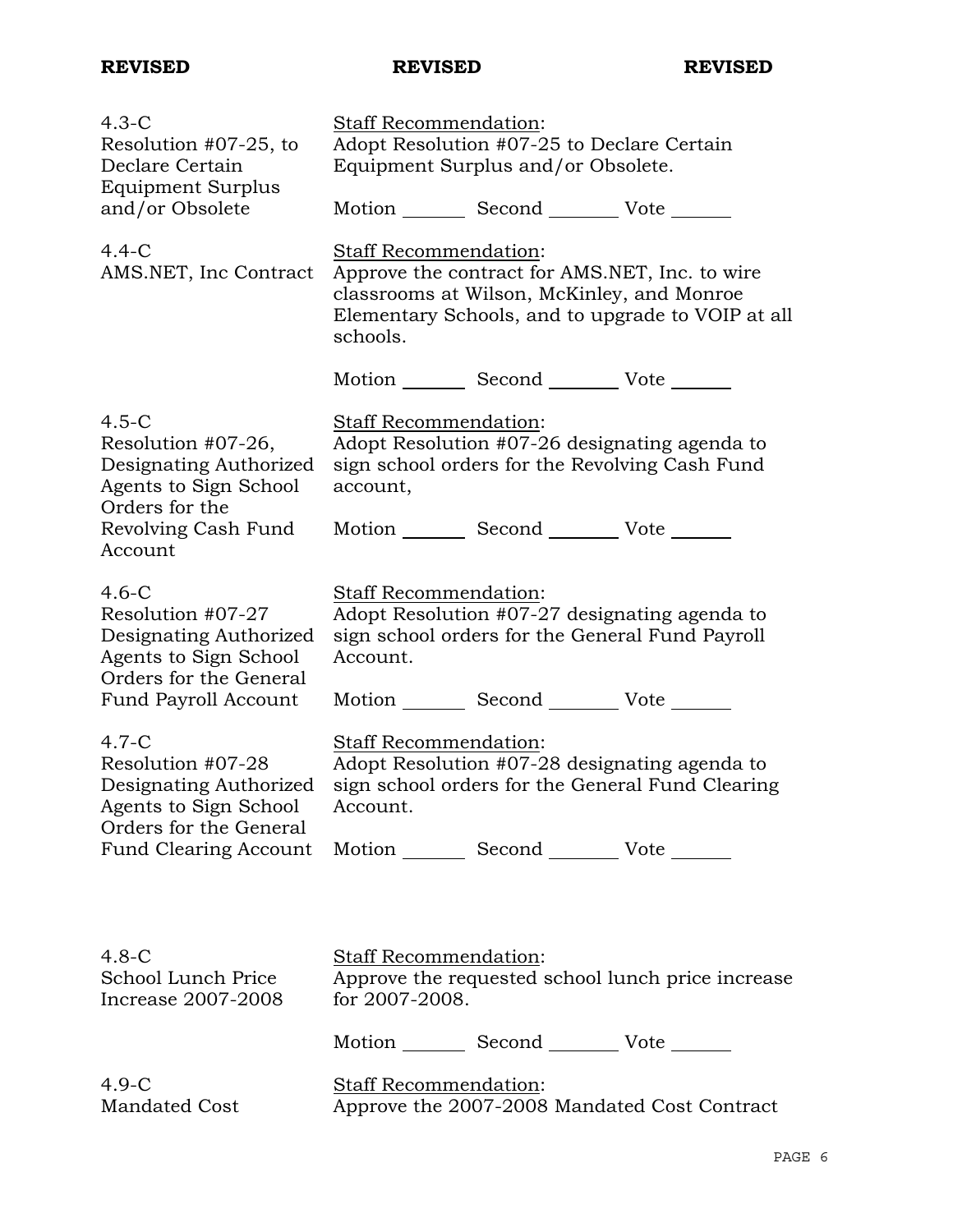| Contract 2007-2008                                                                                                                                                  | with Axiom.                                                                                                                                                                                                                                 |
|---------------------------------------------------------------------------------------------------------------------------------------------------------------------|---------------------------------------------------------------------------------------------------------------------------------------------------------------------------------------------------------------------------------------------|
|                                                                                                                                                                     | Motion _________ Second __________ Vote _______                                                                                                                                                                                             |
| Facilities and Construction                                                                                                                                         |                                                                                                                                                                                                                                             |
| $5.1 - C$<br>Roofing Projects<br>Environmental<br>Management and<br>Consulting Services -<br>Scope of Services No. 2<br>- Projects $#07-02, #07-$<br>03, and #07-04 | <b>Staff Recommendation:</b><br>Approve the consulting, testing, and inspection<br>services contract Scope of Service No. 2 (Projects<br>#07-02, #07-03, and #07-04) with Vista<br>Environmental Consulting, for roofing district-<br>wide. |
|                                                                                                                                                                     | Motion _________ Second __________ Vote _______                                                                                                                                                                                             |
| $5.2-C$<br>Construction<br><b>Management Services</b><br>Contract for Roofing at<br>Roosevelt, McKinley,<br>and Washington<br>Elementary Schools -                  | Staff Recommendation:<br>Approve the construction management services<br>contract with Kitchell CEM for roofing at<br>Roosevelt, McKinley, and Washington Elementary<br>Schools - Project #07-04.                                           |
| Project #07-04                                                                                                                                                      | Motion _________ Second __________ Vote _______                                                                                                                                                                                             |
| $5.3-C$<br><b>Construction Contract</b><br>for Re-Roofing at<br>Garfield and Monroe<br><b>Elementary Schools</b>                                                    | Staff Recommendation:<br>Approve the award of construction contract to<br>State Roofing Systems, for re-roofing at Garfield<br>and Monroe Elementary School, Bid Package<br>#B07-02.                                                        |
|                                                                                                                                                                     | Motion _________ Second __________ Vote _______                                                                                                                                                                                             |

| $5.4-C$                                                   | <b>Staff Recommendation:</b>                                       |  |
|-----------------------------------------------------------|--------------------------------------------------------------------|--|
| <b>Construction Contract</b>                              | Approve the award of construction contract to                      |  |
| for Re-Roofing at San                                     | Alcal Arcade, for re-roofing at San Leandro High                   |  |
| Leandro High School<br>and Jefferson<br>Elementary School | School, and Jefferson Elementary School, Bid<br>Package $#07-03$ . |  |
|                                                           | Motion<br>Second<br>Vote                                           |  |
| $5.5-C$                                                   | <b>Staff Recommendation:</b>                                       |  |
| <b>Construction Contract</b>                              | Approve the award of construction contract for re-                 |  |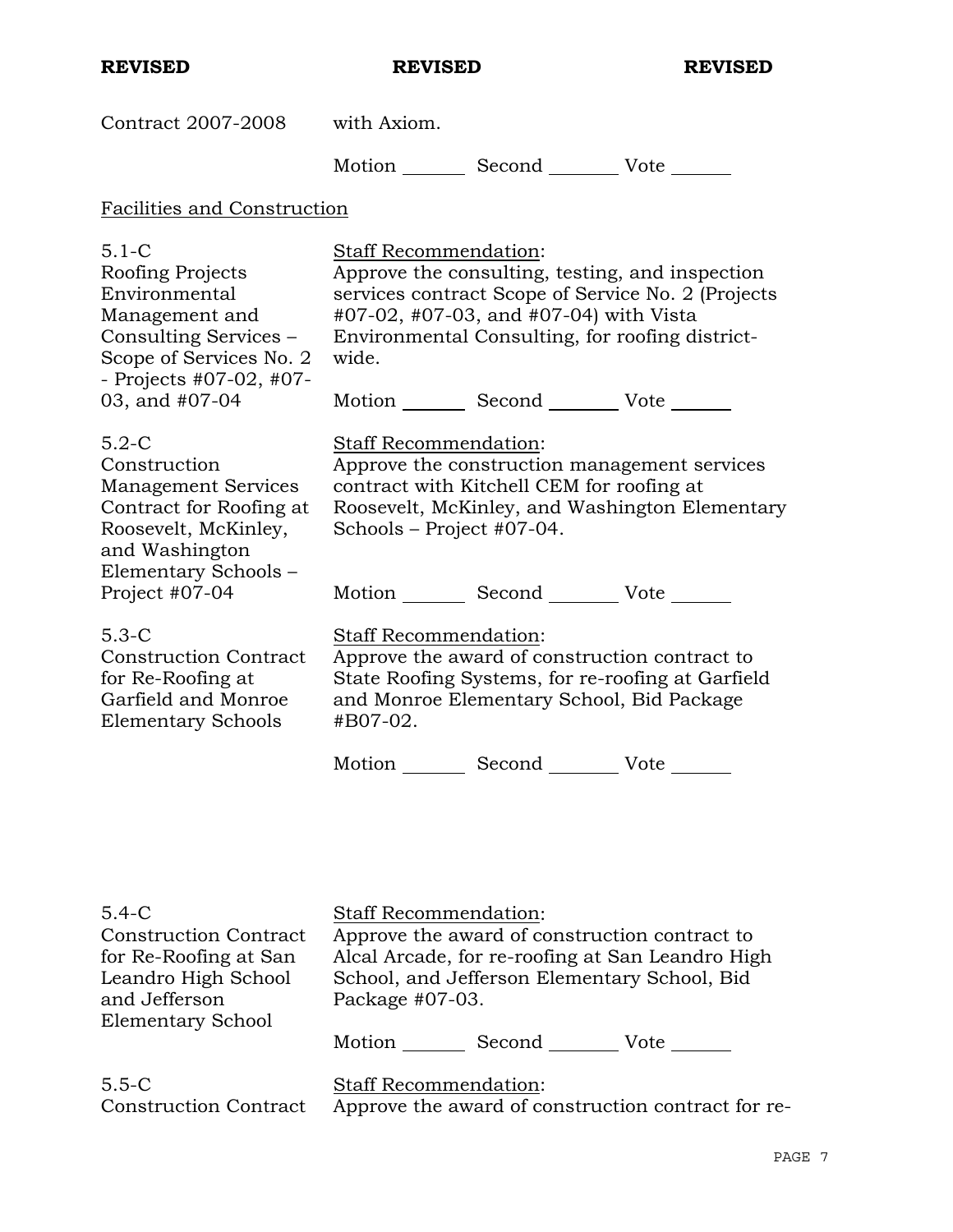| for Re-Roofing at<br>McKinley, Roosevelt,<br>and Washington<br><b>Elementary Schools</b>          |                              | Elementary Schools, Bid Package #07-04.<br>Motion _______ Second _________ Vote _____ | roofing at McKinley, Roosevelt and Washington                                                                                                    |
|---------------------------------------------------------------------------------------------------|------------------------------|---------------------------------------------------------------------------------------|--------------------------------------------------------------------------------------------------------------------------------------------------|
| $5.6 - C$<br>Change Order No. 3 for<br>John Muir Adult<br>School, Phase One,<br>Site Work Project | <b>Staff Recommendation:</b> | Approve Change Order No. 3 for Calstate<br>of 1.08% to the original contract amount.  | Construction for the John Muir Adult School,<br>Phase One, Site Work Project, Bid Package No.<br>06-02. This change order represents an increase |
|                                                                                                   | Motion                       | Second                                                                                | Vote                                                                                                                                             |

# **ACTION ITEMS**

These items are presented for action at this time. Some may have been reviewed at a previous meeting.

# Human Resources

| $2.1 - A$<br>San Leandro Teachers'<br>Association Initial<br>Proposal to the San<br>Leandro Unified School                                                  | Staff Recommendation:<br>Acknowledge receipt of the San Leandro Teachers'<br>Association initial proposal to the San Leandro<br>Unified School District.                                                                                   |
|-------------------------------------------------------------------------------------------------------------------------------------------------------------|--------------------------------------------------------------------------------------------------------------------------------------------------------------------------------------------------------------------------------------------|
| District                                                                                                                                                    | Motion Second Vote ______                                                                                                                                                                                                                  |
| $2.2-A$<br>San Leandro Unified<br>School District's Initial<br>Proposal to the San<br>Leandro Teachers'                                                     | Staff Recommendation:<br>Acknowledge receipt of the San Leandro Unified<br>School District initial proposal to the San Leandro<br>Teachers' Association.                                                                                   |
| Association                                                                                                                                                 | Motion _________ Second _________ Vote _______                                                                                                                                                                                             |
| $2.3-A$<br>Teamsters Union Local<br>No. 856/Alameda<br><b>Building Trades</b><br>Council Initial Proposal<br>to the San Leandro<br>Unified School District. | Staff Recommendation:<br>Acknowledge receipt of the Teamsters Union Local<br>No. 856/Alameda Building Trades Council initial<br>proposal to the San Leandro Unified School<br>District.<br>Motion _________ Second __________ Vote _______ |
| $2.4 - A$<br>San Leandro Unified<br>School District's Initial<br>Proposal to the                                                                            | Staff Recommendation:<br>Acknowledge receipt of the San Leandro Unified<br>School District initial proposal to the Teamsters<br>Union Local No. 856/Alameda Building Trades                                                                |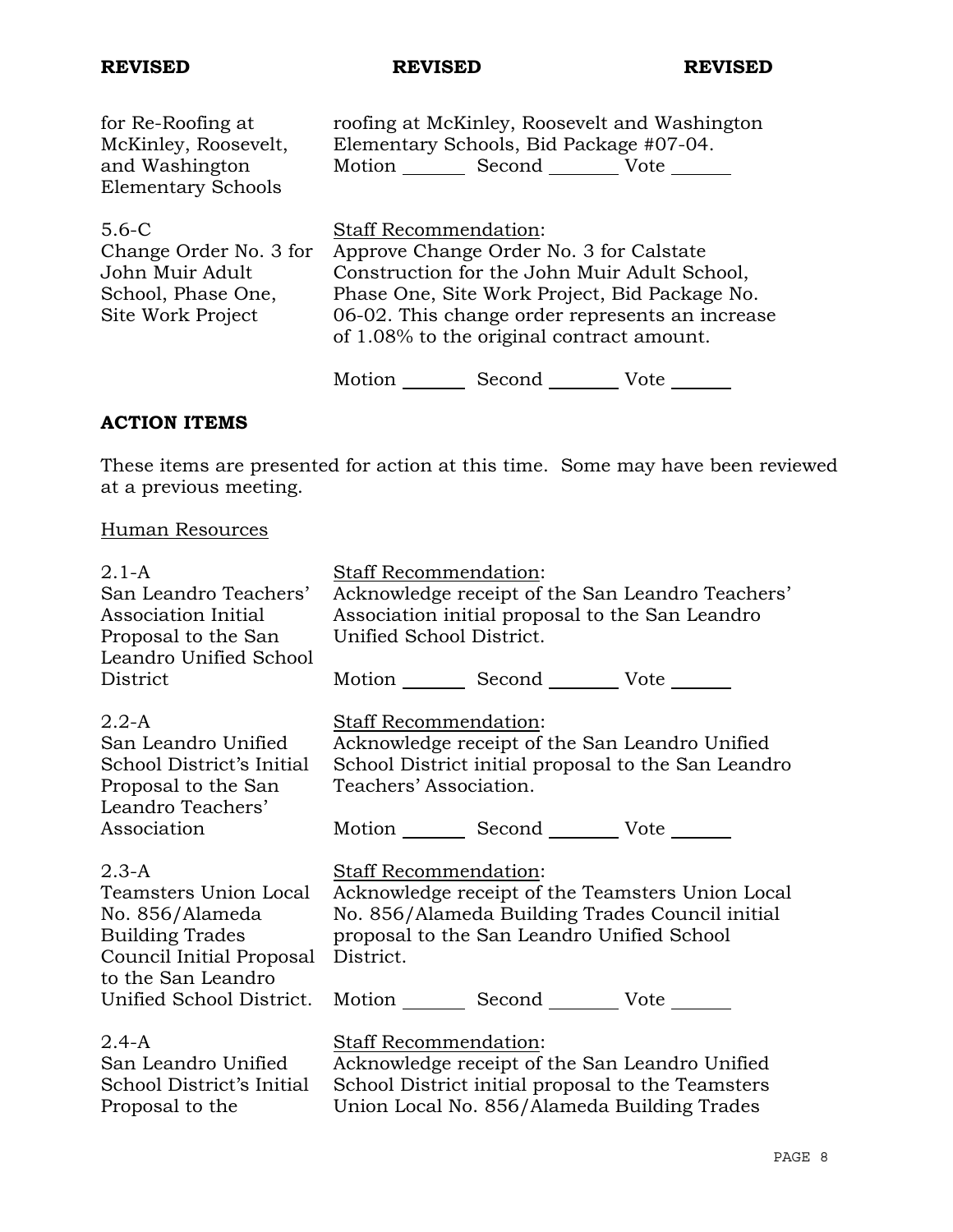| Teamsters Union Local Council.                                                                                                                                                            |                                                                                                      |
|-------------------------------------------------------------------------------------------------------------------------------------------------------------------------------------------|------------------------------------------------------------------------------------------------------|
| Motion Second Vote                                                                                                                                                                        |                                                                                                      |
|                                                                                                                                                                                           |                                                                                                      |
| Staff Recommendation:<br>Approve the 2007-2008 Adoption Budget.                                                                                                                           | A copy<br>of the<br>budget is<br>included                                                            |
| Motion _________ Second __________ Vote _______                                                                                                                                           | with your<br>Board<br>packet                                                                         |
| <b>Staff Recommendation:</b><br>Adopt Resolution #07-29, designating<br>representatives with the Office of Public Schools<br>Construction (OPSC) and the State Allocation<br>Board (SAB). |                                                                                                      |
| Motion _________ Second __________ Vote _______                                                                                                                                           |                                                                                                      |
| Staff Recommendation:<br>Resolution #07-30 East Adopt Resolution #07-30 designating Song Chin-<br>Bendib as San Leandro Unified's official                                                |                                                                                                      |
|                                                                                                                                                                                           | representative and Lisa Busbee-Yung as alternate<br>to attend the East Bay Insurance Group meetings. |

# **PUBLIC HEARING**

- 1. A public hearing will be held concerning the San Leandro Teachers' Association initial proposal and the San Leandro Teachers' Association Initial Proposal.
- 2. A public hearing will be held concerning the San Leandro Unified School District's initial proposal and the Teamsters Union Local No. 856/Alameda Building Trades Council.

# **CONFERENCE**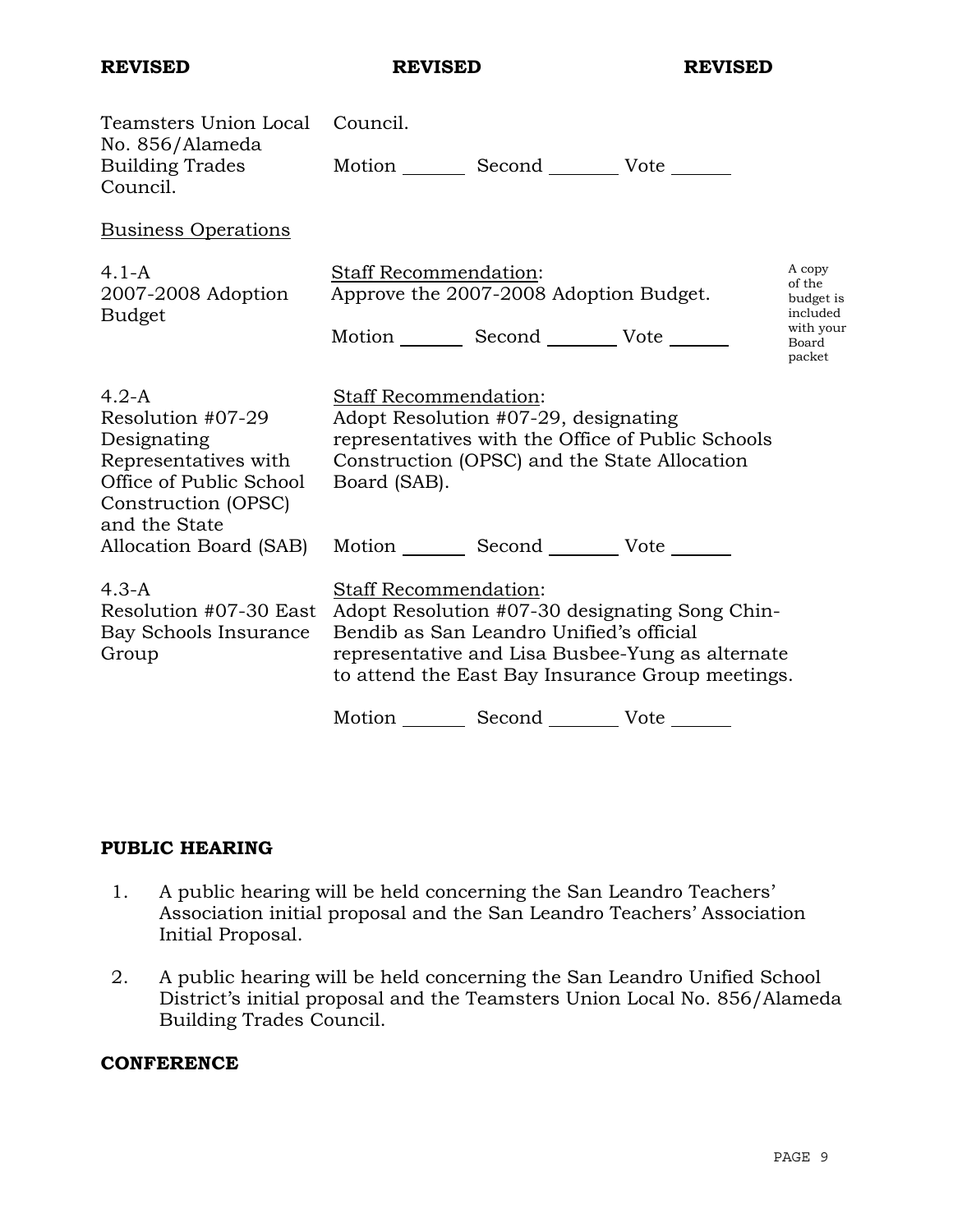These items are submitted for advance planning and to assist the Board in establishing future agenda items. The Board may, however, take action on the following:

# Human Resources

| $2.1 - CF$<br>Reclassification Panel's<br>Advisory<br>Recommendation to<br><b>Reclassify Petitioning</b><br>Bargaining Unit<br>Members from the<br>California School<br>Employees' Association<br>(CSEA) | Staff Recommendation:<br>The Board will discuss and consider approving<br>the Reclassification Panel's advisory<br>recommendation to reclassify petitioning<br>bargaining unit members from the California<br>School Employees' Association (CSEA).<br>Motion _________ Second __________ Vote _______ |
|----------------------------------------------------------------------------------------------------------------------------------------------------------------------------------------------------------|--------------------------------------------------------------------------------------------------------------------------------------------------------------------------------------------------------------------------------------------------------------------------------------------------------|
| $2.2$ -CF<br>Instructional<br>Technology<br>Administrator Job<br>Description                                                                                                                             | Staff Recommendation:<br>The Board will discuss and consider approving<br>the Instructional Technology Administrator job<br>description.                                                                                                                                                               |
| $2.3-CF$<br>ELD Replacement Job<br>Descriptions                                                                                                                                                          | Motion _________ Second __________ Vote _______<br>Staff Recommendation:<br>The Board will discuss and consider approving<br>three ELD replacement job descriptions.<br>Motion _________ Second __________ Vote _______                                                                                |
| <b>Educational Services</b>                                                                                                                                                                              |                                                                                                                                                                                                                                                                                                        |
| $3.1 - CF$<br>McKinley Elementary<br>School Uniforms                                                                                                                                                     | Staff Recommendation:<br>The Board will discuss and consider approving<br>McKinley Elementary School uniform policy<br>effective December 19, 2007.                                                                                                                                                    |
|                                                                                                                                                                                                          | Motion Second Vote                                                                                                                                                                                                                                                                                     |
| $3.2-CF$<br>Advanced Placement<br>(AP) Computer Science<br>A Course                                                                                                                                      | Staff Recommendation:<br>The Board will discuss and consider approving<br>the new Advanced Placement Computer Science A<br>course at San Leandro High School.                                                                                                                                          |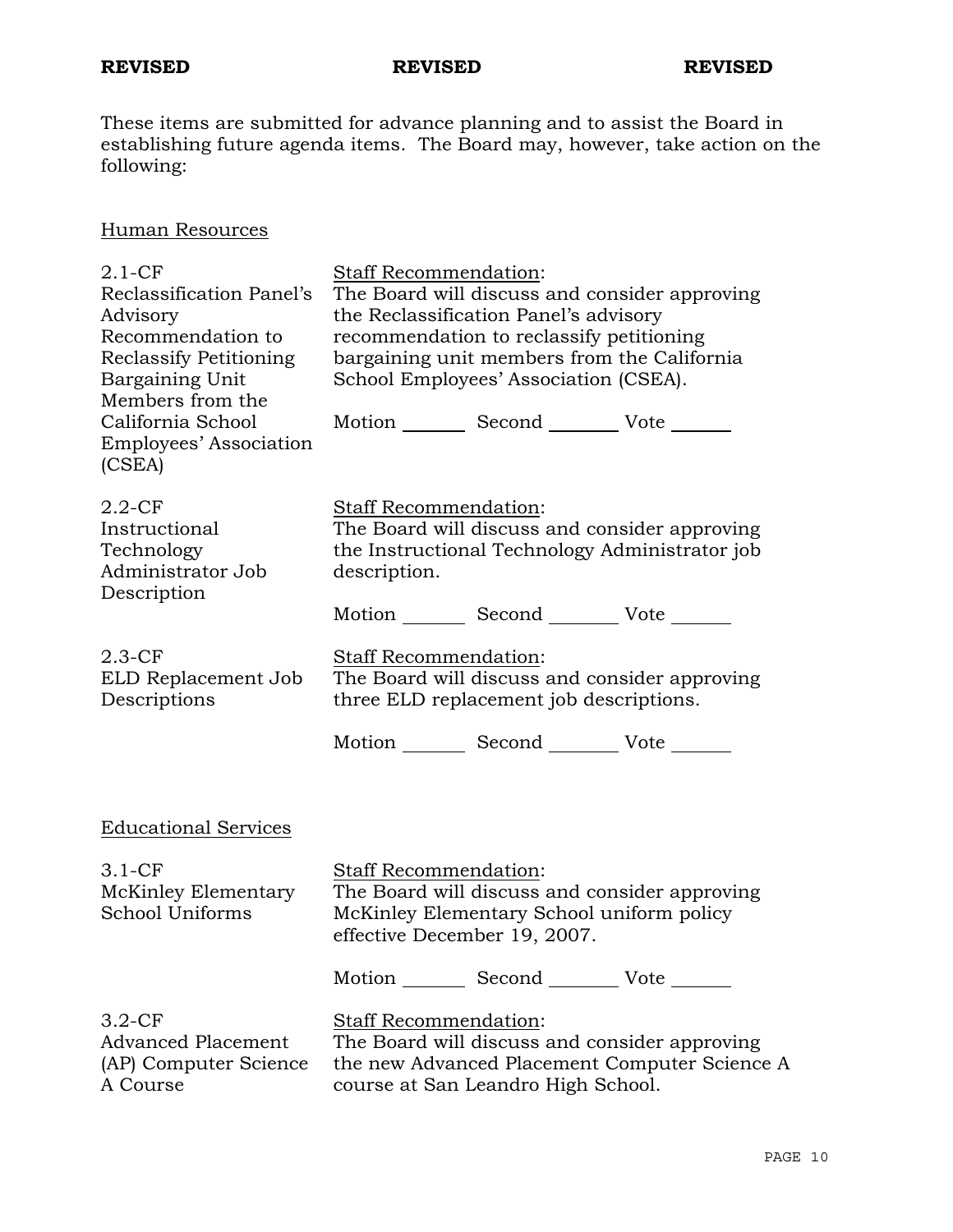|                                                                      |                                                      | Motion _________ Second __________ Vote _______                                                                                            |                                                                                                                                                         |
|----------------------------------------------------------------------|------------------------------------------------------|--------------------------------------------------------------------------------------------------------------------------------------------|---------------------------------------------------------------------------------------------------------------------------------------------------------|
| $3.3-CF$<br><b>Advanced Placement</b><br>(AP) Calculus BC            | Staff Recommendation:<br>at San Leandro High School. | The Board will discuss and consider approving                                                                                              | the new Advanced Placement Calculus BC course                                                                                                           |
|                                                                      |                                                      | Motion _________ Second __________ Vote _______                                                                                            |                                                                                                                                                         |
| $3.4-CF$<br>K-5, 6-8, 9-12 Science<br><b>Instructional Materials</b> | Staff Recommendation:                                | will commence implementation fall 2007.                                                                                                    | The Board will discuss and consider approving to<br>adopt K-12 Science instructional materials that                                                     |
|                                                                      |                                                      | Motion _________ Second __________ Vote _______                                                                                            |                                                                                                                                                         |
| $3.5-CF$<br>K-5 Visual Art<br><b>Instructional Materials</b>         | Staff Recommendation:<br>2007.                       | adopt K-5 and 6-8 Visual Art instructional                                                                                                 | The Board will discuss and consider approving to<br>materials that will commence implementation fall                                                    |
|                                                                      |                                                      | Motion _________ Second __________ Vote _______                                                                                            |                                                                                                                                                         |
| $3.6-CF$<br>K-5 Music<br><b>Instructional Materials</b>              | Staff Recommendation:                                | commence implementation fall 2007.                                                                                                         | The Board will discuss and consider approving to<br>adopt K-5 Music instructional materials that will                                                   |
|                                                                      |                                                      | Motion _________ Second __________ Vote _______                                                                                            |                                                                                                                                                         |
| $3.7-CF$<br>School Site Plans for<br>Student Achievement             | Staff Recommendation:                                | The Board will discuss and consider approving<br>John Muir Middle Schools, San Leandro High<br>School and Lincoln Alternative High School. | the School Site Plans for Student Achievement for<br>Garfield, Jefferson, Madison, McKinley, Monroe,<br>Washington, Wilson Elementary Schools, Bancroft |
|                                                                      |                                                      | Motion _________ Second __________ Vote _______                                                                                            |                                                                                                                                                         |
| $3.8-CF$<br>Restructuring of<br>Special Education                    | Staff Recommendation:<br>Department.                 | The Board will discuss and consider approving<br>the restructuring of the Special Education                                                |                                                                                                                                                         |
|                                                                      | Motion $\_\_$                                        | Second _______                                                                                                                             | Vote                                                                                                                                                    |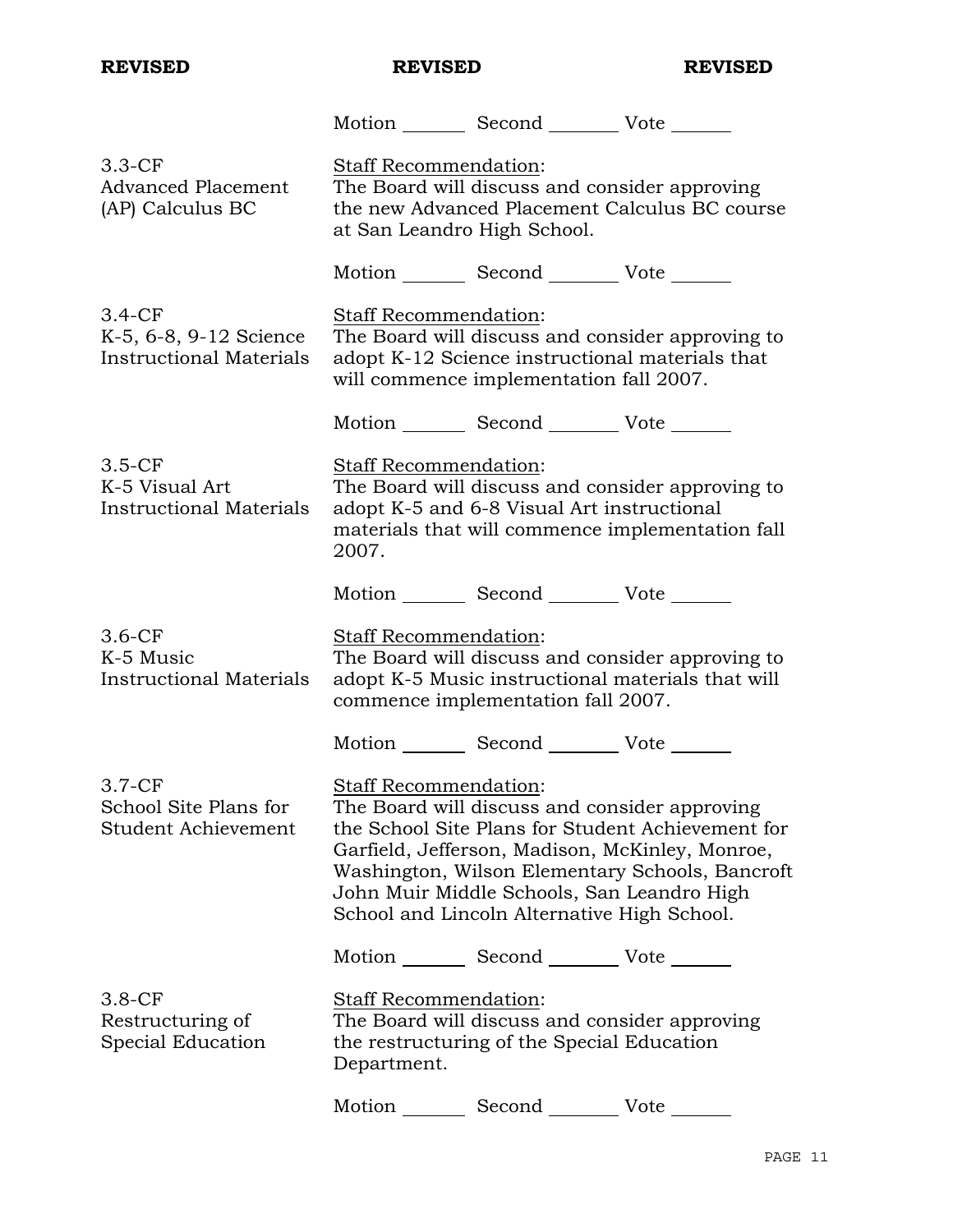| $3.9-CF$                | <b>Staff Recommendation:</b>                       |        |                                               |
|-------------------------|----------------------------------------------------|--------|-----------------------------------------------|
| Assistant Director of   | The Board will discuss and consider approving the  |        |                                               |
| <b>Special Services</b> | new position and job description for a 1.0 FTE     |        |                                               |
| Position and Job        | Assistant Director of Special Services.            |        |                                               |
| Description             |                                                    |        |                                               |
|                         | Motion Second Vote                                 |        |                                               |
|                         |                                                    |        |                                               |
| $3.10$ -CF              | <b>Staff Recommendation:</b>                       |        |                                               |
| Coordinator of Special  |                                                    |        | The Board will discuss and consider approving |
| Services Position and   | the new position and job description for a 1.0 FTE |        |                                               |
| Job Description         | Coordinator of Special Services.                   |        |                                               |
|                         |                                                    |        |                                               |
|                         | Motion                                             | Second | Vote                                          |

# **INFORMATION**

### Business Operations

| $4.1 - I$              | <b>Staff Recommendation:</b>                |
|------------------------|---------------------------------------------|
| Miscellaneous Receipts | Miscellaneous receipts in the amount of     |
|                        | $$18,747,804.74$ have been deposited in the |
|                        | Treasury of Alameda County.                 |

# **ADDITIONAL SUGGESTIONS AND COMMENTS FROM BOARD MEMBERS**

### **RECESS INTO CLOSED SESSION**

# **Opportunity for Members of the Public to Address the Board Concerning Items on the Closed Session Agenda**

# **Closed Session Pursuant to Government Code Section 54957**

a. Public Employee Appointment – Title: Instruction Technology Administrator

### **Reconvene to Open Session**

1. Announcement of Action Taken in Closed Session

#### **ANNOUNCEMENT Board of Education Meetings**